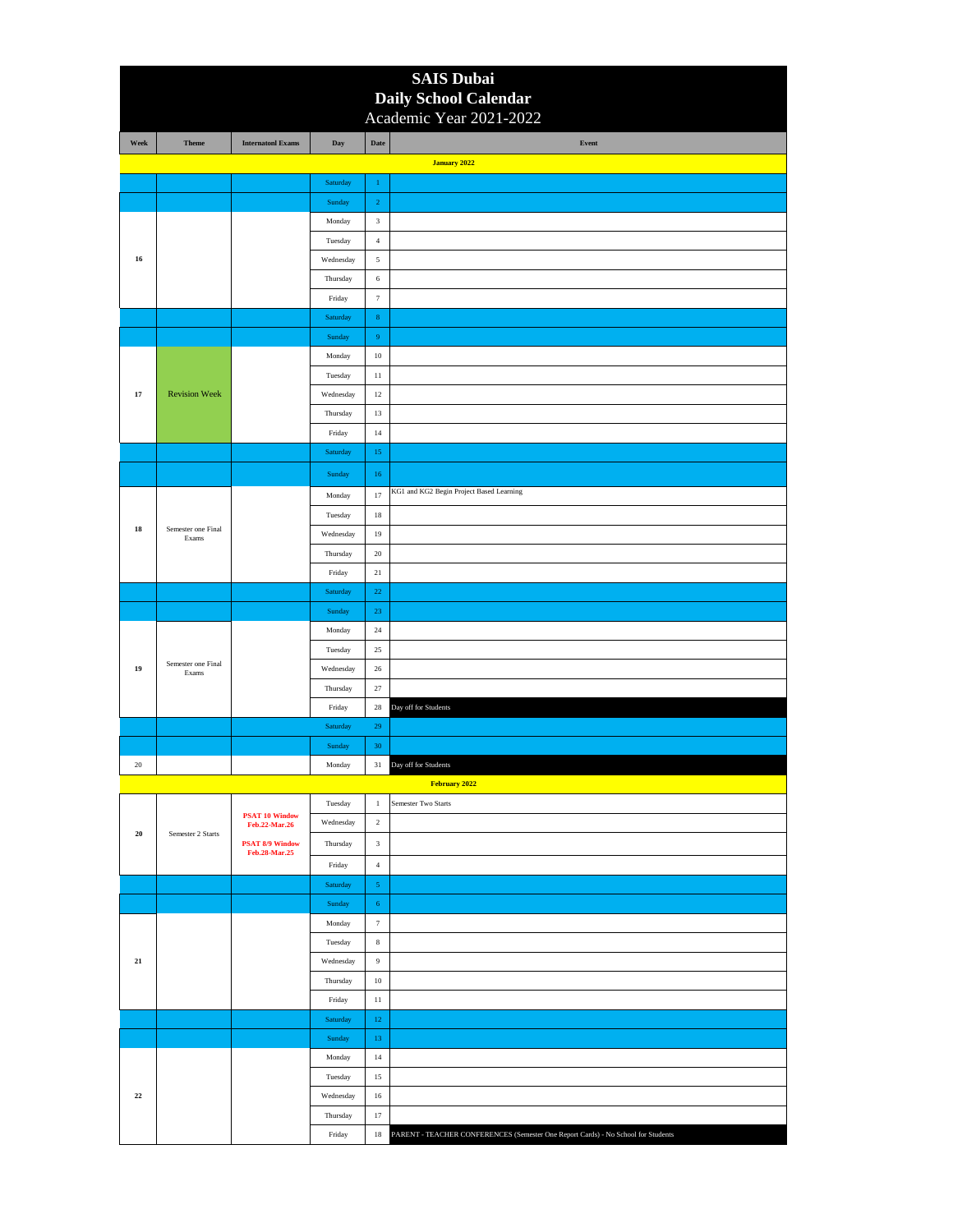|                                     |                                  |                                                             | Saturday         | $19\,$                    |                                 |  |  |  |  |
|-------------------------------------|----------------------------------|-------------------------------------------------------------|------------------|---------------------------|---------------------------------|--|--|--|--|
|                                     |                                  |                                                             | Sunday           | $20\,$                    |                                 |  |  |  |  |
|                                     |                                  | MAP - Winter 2022<br>Window ENDS on<br>Thursday February 24 | Monday           | 21                        |                                 |  |  |  |  |
|                                     |                                  |                                                             | Tuesday          | $22\,$                    |                                 |  |  |  |  |
| $\bf 23$                            |                                  |                                                             | Wednesday        | $23\,$                    |                                 |  |  |  |  |
|                                     |                                  |                                                             | Thursday         | $\sqrt{24}$               |                                 |  |  |  |  |
|                                     |                                  |                                                             | Friday           | $25\,$                    |                                 |  |  |  |  |
|                                     |                                  |                                                             | Saturday         | ${\bf 26}$                |                                 |  |  |  |  |
|                                     |                                  |                                                             | Sunday           | $27\,$                    |                                 |  |  |  |  |
| $24\,$                              |                                  |                                                             | Monday           | $\sqrt{28}$               | MAP - Winter 2022 Window ENDS   |  |  |  |  |
|                                     | <b>March 2022</b>                |                                                             |                  |                           |                                 |  |  |  |  |
|                                     |                                  |                                                             | Tuesday          | $\,1\,$                   | MAP - Spring 2021 Window starts |  |  |  |  |
|                                     |                                  | MAP - Spring 2022                                           | Wednesday        | $\,2$                     |                                 |  |  |  |  |
| $24\,$                              |                                  | Window Starts on<br>Tuesday March 1                         | Thursday         | $\,$ 3 $\,$               |                                 |  |  |  |  |
|                                     |                                  |                                                             | Friday           | $\,$ 4 $\,$               |                                 |  |  |  |  |
|                                     |                                  |                                                             | Saturday         | $\sqrt{5}$                |                                 |  |  |  |  |
|                                     |                                  |                                                             | Sunday           | $\sqrt{6}$                |                                 |  |  |  |  |
|                                     |                                  |                                                             | Monday           | $\tau$                    |                                 |  |  |  |  |
|                                     |                                  |                                                             | Tuesday          | $\,$ 8 $\,$               |                                 |  |  |  |  |
| 25                                  |                                  |                                                             | Wednesday        | $\boldsymbol{9}$          |                                 |  |  |  |  |
|                                     |                                  |                                                             | Thursday         | $10\,$                    |                                 |  |  |  |  |
|                                     |                                  |                                                             | Friday           | $11\,$                    |                                 |  |  |  |  |
|                                     |                                  |                                                             | Saturday         | 12 <sub>1</sub>           | <b>SAT Exams</b>                |  |  |  |  |
|                                     |                                  |                                                             | Sunday           | 13                        |                                 |  |  |  |  |
|                                     |                                  |                                                             | Monday           | 14                        | Cognia Visit                    |  |  |  |  |
|                                     |                                  |                                                             | Tuesday          | 15                        | Cognia Visit                    |  |  |  |  |
| ${\bf 26}$                          |                                  |                                                             | Wednesday        | $16\,$                    | Cognia Visit                    |  |  |  |  |
|                                     |                                  |                                                             | Thursday         | 17                        | Cognia Visit                    |  |  |  |  |
|                                     |                                  |                                                             | Friday           | $18\,$                    | Cognia Visit                    |  |  |  |  |
|                                     |                                  |                                                             | Saturday         | $19\,$                    |                                 |  |  |  |  |
|                                     |                                  |                                                             | Sunday           | $20\,$                    |                                 |  |  |  |  |
|                                     |                                  |                                                             | Monday           | 21                        | <b>Mother's Day UAE</b>         |  |  |  |  |
|                                     |                                  |                                                             | Tuesday          | $22\,$                    |                                 |  |  |  |  |
| $\bf 27$                            |                                  |                                                             | Wednesday        | $23\,$                    |                                 |  |  |  |  |
|                                     |                                  |                                                             | Thursday         | $\sqrt{24}$               |                                 |  |  |  |  |
|                                     |                                  |                                                             | Friday           | $25\,$                    |                                 |  |  |  |  |
|                                     |                                  |                                                             | Saturday         | 26                        |                                 |  |  |  |  |
|                                     |                                  | Sunday                                                      | $27\,$           |                           |                                 |  |  |  |  |
|                                     |                                  | Monday                                                      | $\sqrt{28}$      | Spring Break for Students |                                 |  |  |  |  |
|                                     | Spring Break for Students        |                                                             | Tuesday          | 29                        | Spring Break for Students       |  |  |  |  |
|                                     |                                  |                                                             | Wednesday        | $30\,$                    | Spring Break for Students       |  |  |  |  |
|                                     |                                  |                                                             | Thursday         | $31\,$                    | Spring Break for Students       |  |  |  |  |
|                                     |                                  |                                                             |                  |                           | <b>April 2022</b>               |  |  |  |  |
|                                     | <b>Spring Break for Students</b> |                                                             | Friday           | $\,1\,$                   | Spring Break for Students       |  |  |  |  |
|                                     |                                  |                                                             | Saturday         | $\,2\,$                   |                                 |  |  |  |  |
|                                     |                                  |                                                             | Sunday           | $\ensuremath{\mathbf{3}}$ | (Holy Month of Ramadan Starts)  |  |  |  |  |
|                                     |                                  |                                                             |                  | $\,$ 4 $\,$               | Spring Break for Students       |  |  |  |  |
|                                     |                                  |                                                             | Tuesday          | $\sqrt{5}$                | Spring Break for Students       |  |  |  |  |
| Spring Break for Staff and Students |                                  | Wednesday                                                   | 6                | Spring Break for Students |                                 |  |  |  |  |
|                                     |                                  | Thursday                                                    | $\boldsymbol{7}$ | Spring Break for Students |                                 |  |  |  |  |
|                                     |                                  |                                                             | Friday           | $\,$ 8 $\,$               | Spring Break for Students       |  |  |  |  |
|                                     |                                  |                                                             | Saturday         | $\overline{9}$            |                                 |  |  |  |  |
|                                     |                                  |                                                             | Sunday           | $10\,$                    |                                 |  |  |  |  |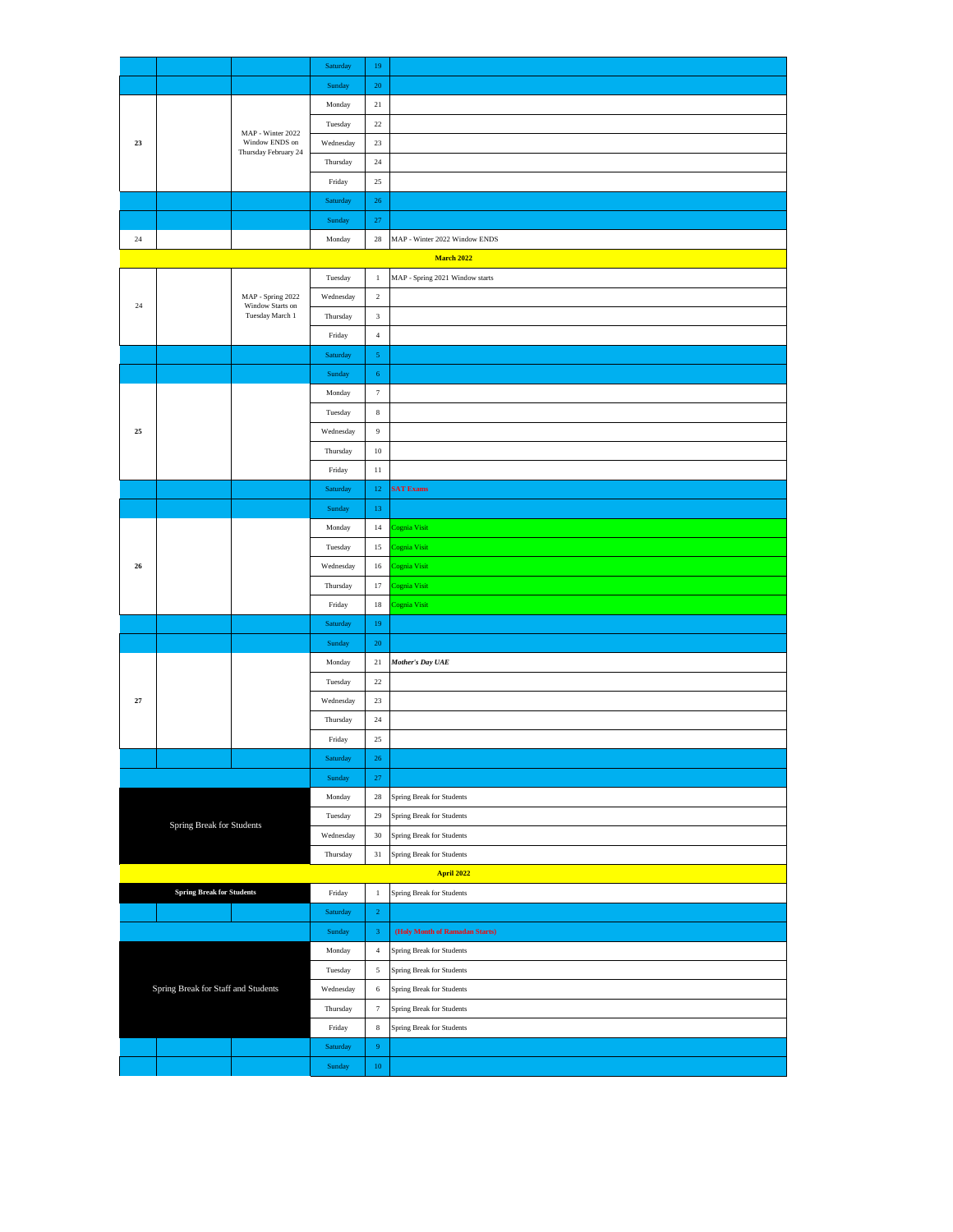|  |        |    |  |                           | 11               |                                                                                       |
|--|--------|----|--|---------------------------|------------------|---------------------------------------------------------------------------------------|
|  | 28     |    |  | Monday                    |                  |                                                                                       |
|  |        |    |  | Tuesday                   | $12\,$           |                                                                                       |
|  |        |    |  | Wednesday                 | $13\,$           |                                                                                       |
|  |        |    |  | Thursday                  | $14\,$           |                                                                                       |
|  |        |    |  | Friday                    | $15\,$           |                                                                                       |
|  |        |    |  | Saturday                  | $16\,$           |                                                                                       |
|  |        |    |  | Sunday                    | $17\,$           |                                                                                       |
|  |        |    |  | Monday                    | $18\,$           |                                                                                       |
|  | 29     |    |  | Tuesday                   | 19               |                                                                                       |
|  |        |    |  | Wednesday                 | $20\,$           |                                                                                       |
|  |        |    |  |                           |                  |                                                                                       |
|  |        |    |  | Thursday                  | $21\,$           |                                                                                       |
|  |        |    |  | Friday                    | $22\,$           | PARENT - TEACHER CONFERENCES (Mid-Semester Two Report Cards) - No School for Students |
|  |        |    |  | Saturday                  | 23               |                                                                                       |
|  |        |    |  | Sunday                    | $24\,$           |                                                                                       |
|  |        |    |  | Monday                    | $25\,$           |                                                                                       |
|  |        |    |  | Tuesday                   | $\sqrt{26}$      |                                                                                       |
|  | 30     |    |  | Wednesday                 | 27               |                                                                                       |
|  |        |    |  | Thursday                  | 28               |                                                                                       |
|  |        |    |  | Friday                    | $\sqrt{29}$      | PARENT - TEACHER CONFERENCES (Mid-Semester Two Report Cards) - No School for Students |
|  |        |    |  |                           |                  |                                                                                       |
|  |        |    |  | Saturday                  | $30\,$           |                                                                                       |
|  |        |    |  |                           |                  | <b>May 2022</b>                                                                       |
|  |        |    |  | $\operatorname{Sunday}$   | $\,1\,$          |                                                                                       |
|  |        |    |  | Monday                    | $\,2\,$          | EID BREAK (To Be Confirmed)                                                           |
|  |        |    |  | Tuesday                   | $\sqrt{3}$       |                                                                                       |
|  | 31     |    |  | Wednesday                 | $\,$ 4 $\,$      |                                                                                       |
|  |        |    |  | Thursday                  | $\sqrt{5}$       |                                                                                       |
|  |        |    |  | Friday                    | $\,$ 6 $\,$      |                                                                                       |
|  |        |    |  | Saturday                  | $\tau$           | <b>SAT Exams</b>                                                                      |
|  |        |    |  | Sunday                    | $\mathbf{8}$     |                                                                                       |
|  |        |    |  |                           |                  |                                                                                       |
|  |        |    |  | Monday                    | $\boldsymbol{9}$ |                                                                                       |
|  |        |    |  | Tuesday                   | $10\,$           |                                                                                       |
|  | 32     |    |  | Wednesday                 | 11               |                                                                                       |
|  |        |    |  | Thursday                  | $12\,$           |                                                                                       |
|  |        |    |  | Friday                    | 13               |                                                                                       |
|  |        |    |  | Saturday                  | $14\,$           |                                                                                       |
|  |        |    |  | Sunday                    | $15\,$           |                                                                                       |
|  |        |    |  | Monday                    | $16\,$           |                                                                                       |
|  |        | 33 |  | Tuesday                   | 17               |                                                                                       |
|  |        |    |  | Wednesday                 | $18\,$           |                                                                                       |
|  |        |    |  | Thursday                  | $19\,$           |                                                                                       |
|  |        |    |  |                           |                  |                                                                                       |
|  |        |    |  | Friday                    | $20\,$           |                                                                                       |
|  |        |    |  | $\operatorname{Saturday}$ | 21               |                                                                                       |
|  |        |    |  | Sunday                    | $22\,$           |                                                                                       |
|  |        | 34 |  | Monday                    | $23\,$           |                                                                                       |
|  |        |    |  | Tuesday                   | $24\,$           |                                                                                       |
|  |        |    |  | Wednesday                 | 25               |                                                                                       |
|  |        |    |  | Thursday                  | 26               |                                                                                       |
|  |        |    |  | Friday                    | $27\,$           |                                                                                       |
|  |        |    |  | Saturday                  | 28               |                                                                                       |
|  |        |    |  | Sunday                    | 29               |                                                                                       |
|  |        |    |  |                           |                  |                                                                                       |
|  | $35\,$ |    |  | Monday                    | 30               |                                                                                       |
|  |        |    |  | Tuesday                   | $31\,$           |                                                                                       |